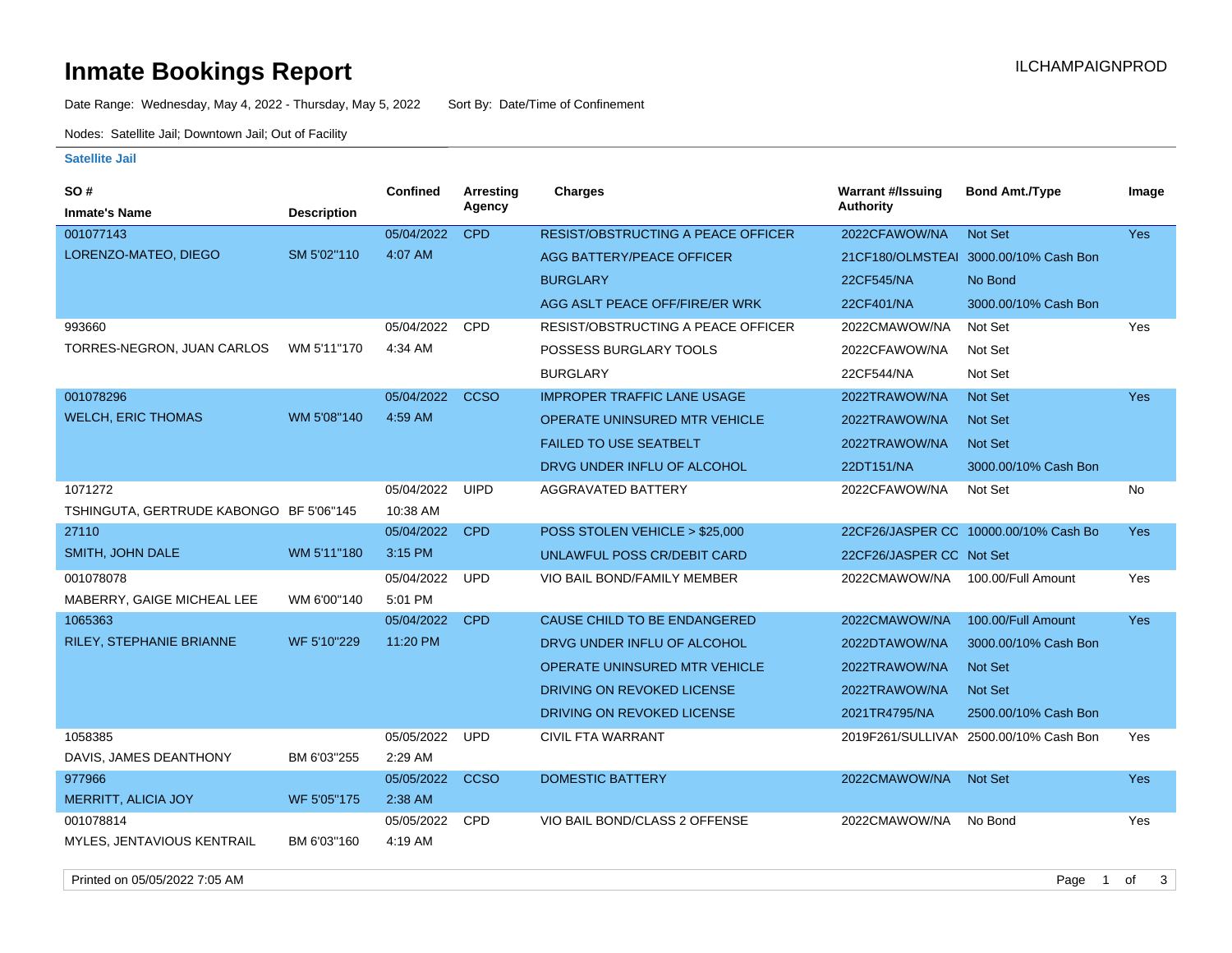### **Inmate Bookings Report International Contract Contract Contract Contract Contract Contract Contract Contract Contract Contract Contract Contract Contract Contract Contract Contract Contract Contract Contract Contract Co**

Date Range: Wednesday, May 4, 2022 - Thursday, May 5, 2022 Sort By: Date/Time of Confinement

Nodes: Satellite Jail; Downtown Jail; Out of Facility

#### **Satellite Jail**

| <b>SO#</b>           |                    | Confined   | Arresting   | Charges                      | <b>Warrant #/Issuing</b> | <b>Bond Amt./Type</b>                 | Image |
|----------------------|--------------------|------------|-------------|------------------------------|--------------------------|---------------------------------------|-------|
| <b>Inmate's Name</b> | <b>Description</b> |            | Agency      |                              | Authority                |                                       |       |
| 1051791              |                    | 05/05/2022 | <b>CCSO</b> | RECEIVE/POSS/SELL STOLEN VEH |                          | 2019CF1640/OLMST 5000.00/10% Cash Bon | Yes   |
| WHITE, ROBBY JAMES   | WM 5'10"180        | 4:44 AM    |             |                              |                          |                                       |       |
| アンチント のうそうせい こうしょく   |                    |            |             |                              |                          |                                       |       |

**Total Satellite Jail: 11**